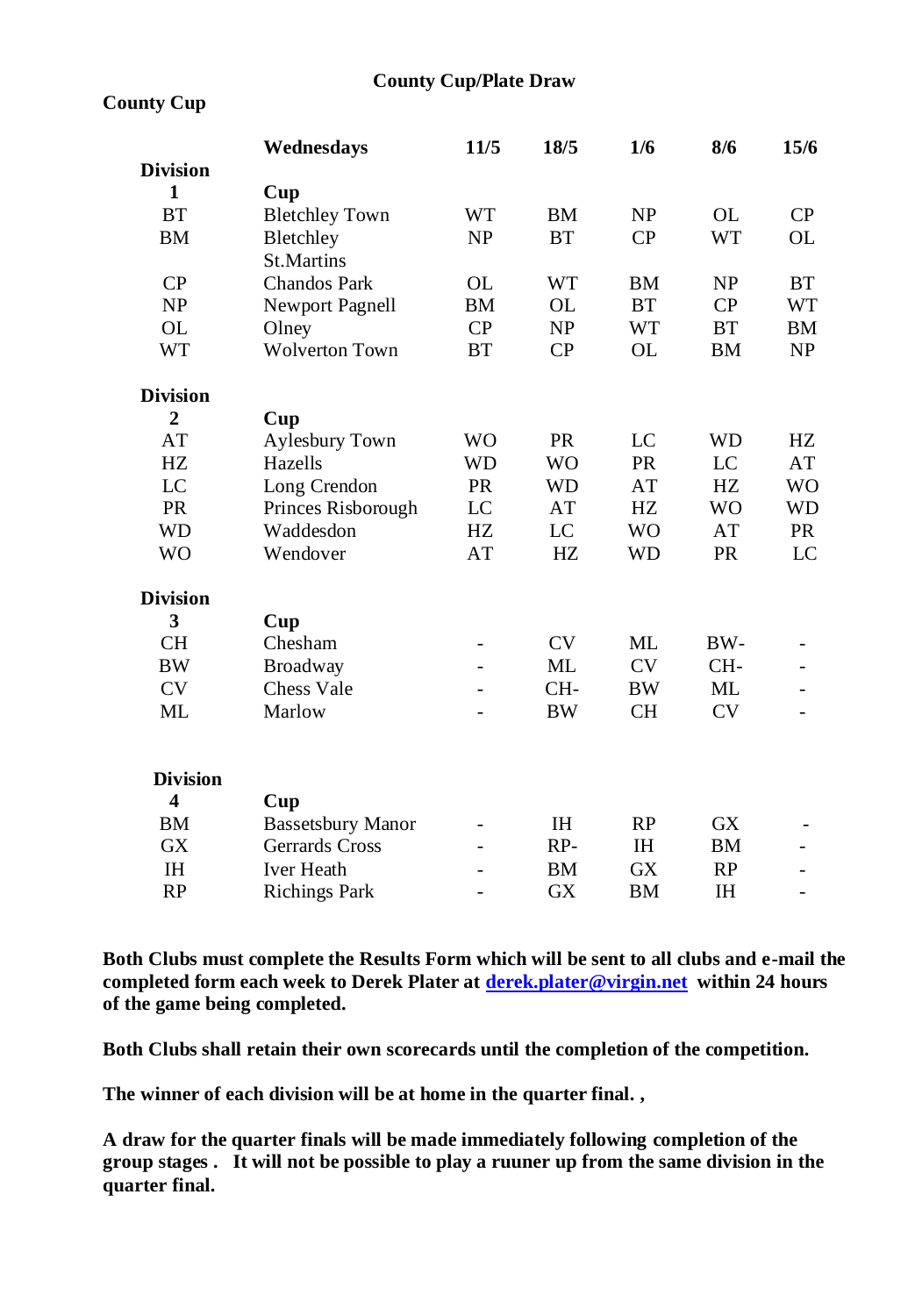## **County Cup/Plate Draw**